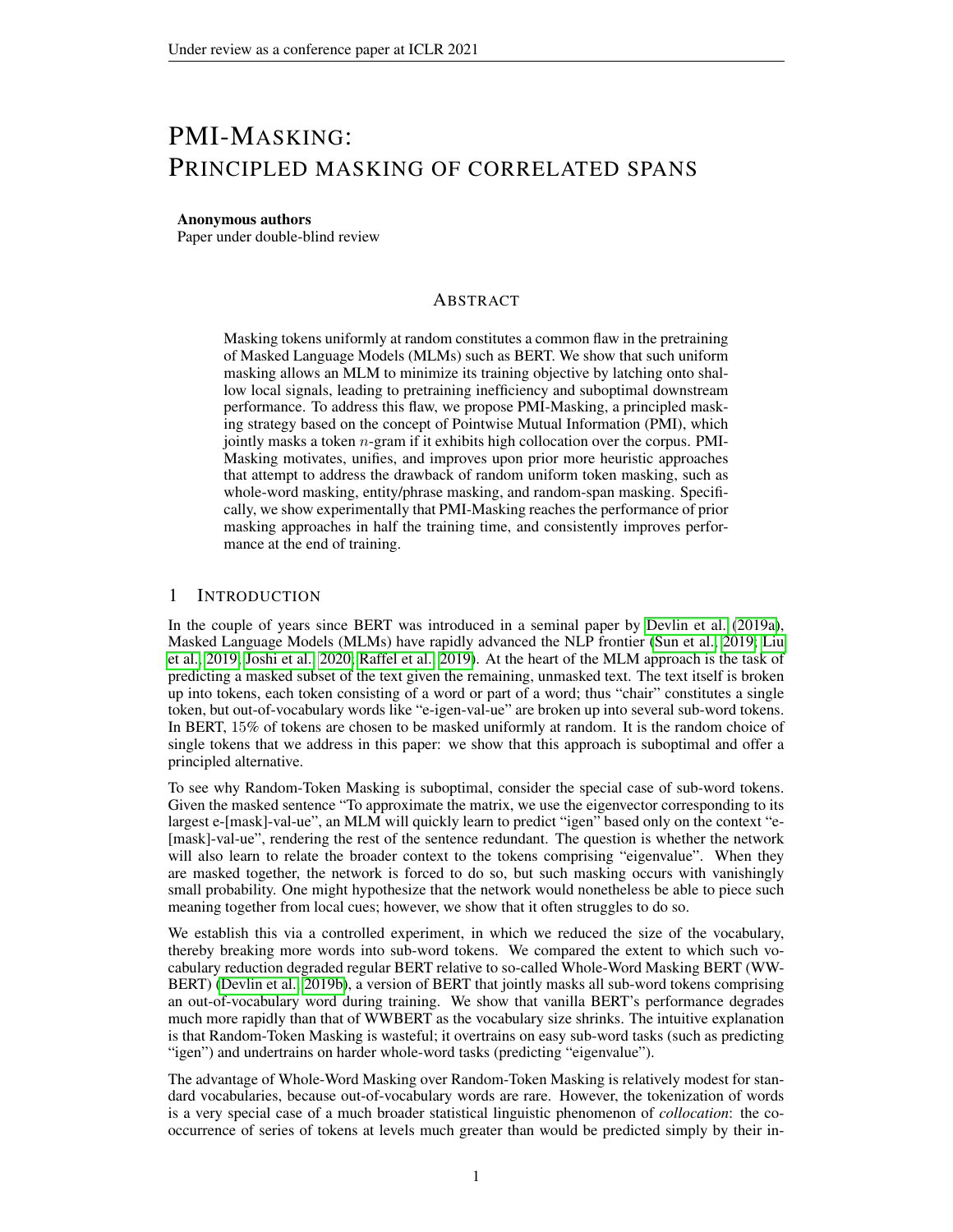dividual frequencies in the corpus. There are millions of collocated word  $n$ -grams — multi-word expressions, phrases, and other common word combinations — whereas there are only tens of thousands of words in frequent use. So it is reasonable to hypothesize that Random-Token Masking generates many wastefully easy problems and too few usefully harder problems because of multiword collocations, and that this affects performance even more than the rarer case of tokenized words; we show that this indeed is the case.

Several prior works have considered the idea of masking across spans longer than a single word. [Sun et al.](#page-9-0) [\(2019\)](#page-9-0) proposed Knowledge Masking which jointly masks tokens comprising entities and phrases, as identified by external parsers. While extending the scope of Whole-Word Masking, the restriction to specific types of correlated n-grams, along with the reliance on imperfect tools for their identification, has limited the gains achievable by this approach. With a similar motivation in mind, SpanBERT of [Joshi et al.](#page-8-2) [\(2020\)](#page-8-2) introduced Random-Span Masking, which masks word spans of lengths sampled from a geometric distribution at random positions in the text. Random-Span Masking was shown to consistently outperform Knowledge Masking, is simple to implement, and inspired prominent MLMs [\(Raffel et al., 2019\)](#page-8-3). However, while Random-Span Masking increases the chances of masking collocations, with high probability the selected spans include only part of a collocation along with unrelated neighboring tokens, potentially wasting resources on spans that provide little signal.

In this paper we offer a principled approach to masking spans that consistently provide high signal, unifying the intuitions behind the above approaches while also outperforming them. Our approach, dubbed *PMI-Masking*, uses Pointwise Mutual Information (PMI) to identify collocations, which we then mask jointly. At a high level, PMI-Masking consists of two stages. First, given any pretraining corpus, we identify a set of  $n$ -grams that exhibit high cooccurrence probability relative to the individual occurrence probabilities of their components. We for-

<span id="page-1-0"></span>

Figure 1: SQuAD2.0 development set F1 scores of  $BERT_{BASE}$ models trained with different masking schemes, evaluated every 200K steps during pretraining.

malize this notion by proposing an extended definition of Pointwise Mutual Information from bigrams to longer  $n$ -grams. Second, we treat these collocated  $n$ -grams as single units; the masking strategy selects at random both from these units and from standard tokens that do not participate in such units. Figure [1,](#page-1-0) detailed and reinforced by further experiments in section [5,](#page-5-0) shows that (1) PMI-Masking dramatically accelerates training, matching the end-of-pretraining performance of existing approaches in roughly half of the training time; and (2) PMI-Masking improves upon previous masking approaches at the end of pretraining.

## 2 MOTIVATION: MLMS ARE SENSITIVE TO TOKENIZATION

In this section we describe a simple experiment that motivates our PMI-Masking approach. We examined BERT's ability to learn effective representations for words consisting of multiple subword tokens, treating this setting as an easily controlled analogue for the multi-word collocation problem that truly interests us. Our experiment sought to assess the performance gain obtained from always masking whole words as opposed to masking each individual token uniformly at random. We compared performance across a range of vocabulary sizes, using the same WordPiece Tokenizer<sup>[1](#page-1-1)</sup> that produced the original vocabulary of  $\sim 30K$  tokens. As we decreased a 30K-token vocabulary to 10K and 2K tokens, the average length of a word over the pretraining corpus increased from 1.08 tokens to 1.22 and 2.06 tokens, respectively. Thus, by reducing the vocabulary size, we increased the frequency of multi-token words by a large factor.

<span id="page-1-1"></span><sup>1</sup> https://github.com/huggingface/tokenizers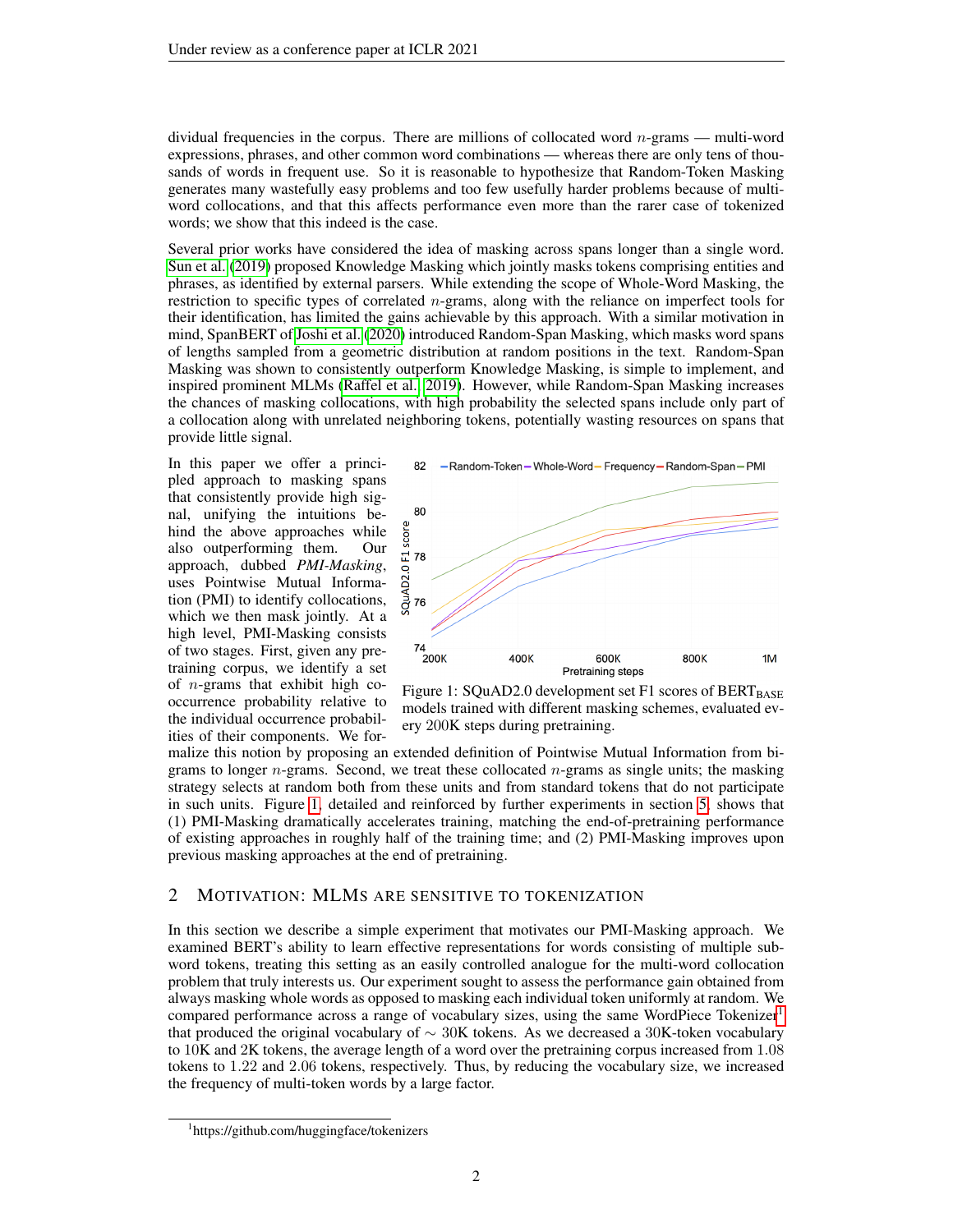<span id="page-2-0"></span>

|                      | 1.08 tokens per word | 1.22 tokens per word | 2.06 tokens per word |
|----------------------|----------------------|----------------------|----------------------|
|                      | $(30K)$ vocabulary)  | $(10K)$ vocabulary)  | $(2K)$ vocabulary)   |
| Random-Token Masking | 79.3                 | 77.8                 | 72.8                 |
| Whole-Word Masking   | 79.7                 | 79.5                 | 77.6                 |

Table 1: SQuAD2.0 development set F1 scores of BERT $_{\text{BASE}}$  models trained with Random-Token and Whole-Word masking schemes and with different vocabulary sizes (30K; 10K; 2K).

Table [1](#page-2-0) presents the performance of BERT models trained with these vocabularies, measured as score on the SQuAD2.0 development set (the experimental setup is described in section [4\)](#page-4-0). The downstream performance of Random-Token Masking substantially degraded as vocabulary size decreased and the number of spans of sub-word tokens increased. One reason for such degradation might be the model seeing less text as context (512 input tokens cover less text when more words are broken into multiple tokens). This possibly plays a role; however, for models with the same vocabularies trained via Whole-Word Masking, this degradation was significantly attenuated. We therefore conjecture that this degradation occurred primarily because of the random masking strategy, which allows the model to use "shortcuts" for minimizing its loss, thus hindering its ability to learn the distribution of the entire multi-token word.

If our conjecture is correct, such shortcuts are just as problematic in the case of inter-word collocations. In fact, for the regular 30K-token vocabulary, divided words are rare, so inter-word collocations would pose a larger problem than intra-word collocations in the common setting. One possible mitigation might be to expand the vocabulary to include multi-word collocations. However, there are millions of these, and such vocabulary sizes are currently infeasible. Even if we could get around the practical issue of size, this approach may suffer from generalization problems: the frequency of each multi-word collocation can be lower than the sample complexity for learning a meaningful representation. An alternative, more practical approach is to leave the vocabulary as is, but jointly mask co-located words, with the intention of cutting off local statistical "shortcuts" and allowing the model to improve further by learning from broader context. This is the approach we take in this paper. In what follows we detail such a masking approach and show its advantages experimentally.

#### <span id="page-2-1"></span>3 MASKING CORRELATED  $n$ -GRAMS

#### 3.1 EXISTING MASKING APPROACHES

We now more formally present the MLM setup as well as existing masking approaches, which we implement as baselines. Given text tokenized into a sequence of tokens, Masked Language Models are trained to predict a set fraction of "masked" tokens, where this fraction is called the masking budget and is traditionally set to 15%. The modified input is inserted into the Transformer-based architecture [\(Vaswani et al., 2017\)](#page-9-1) of BERT, and the pretraining task is to predict the original identity of each chosen token. Several alternatives have been proposed for choosing the set of tokens to mask.

Random-Token Masking [\(Devlin et al., 2019a\)](#page-8-0) The original BERT implementation selects tokens for masking independently at random, where 80% of the 15% chosen tokens are replaced with [MASK],  $10\%$  are replaced with a random token, and  $10\%$  are kept unchanged.

Whole-Word Masking [\(Devlin et al., 2019b\)](#page-8-4) The sequence of input tokens is segmented into units corresponding to whole words. Tokens for masking are then chosen by sampling entire units at random until the masking budget is met. Following [Devlin et al.](#page-8-0) [\(2019a\)](#page-8-0), for 80%/10%/10% of the units, all tokens are replaced with [MASK] tokens/ random tokens/ the original tokens, respectively.

Random-Span Masking [\(Joshi et al., 2020\)](#page-8-2) Contiguous random spans are selected iteratively until the 15% masking budget is spent. At each iteration, a span length (in words) is sampled from a geometric distribution  $\ell \sim \text{Geo}(0.2)$ , and capped at 10 words. Then, the starting point for the span to be masked is randomly selected. Replacement with [MASK], random, or original tokens is done as above, where spans constitute the units.

#### 3.2 PMI: FROM BIGRAMS TO n-GRAMS

Our aim is to define a masking strategy that targets correlated sequences of tokens in a principled way. Of course, modeling such correlations in large corpora was widely studied in computational linguistics [\(Zuidema](#page-9-2) [\(2006\)](#page-9-2); [Ramisch et al.](#page-9-3) [\(2012\)](#page-9-3); *inter alia*). Particularly relevant to our work is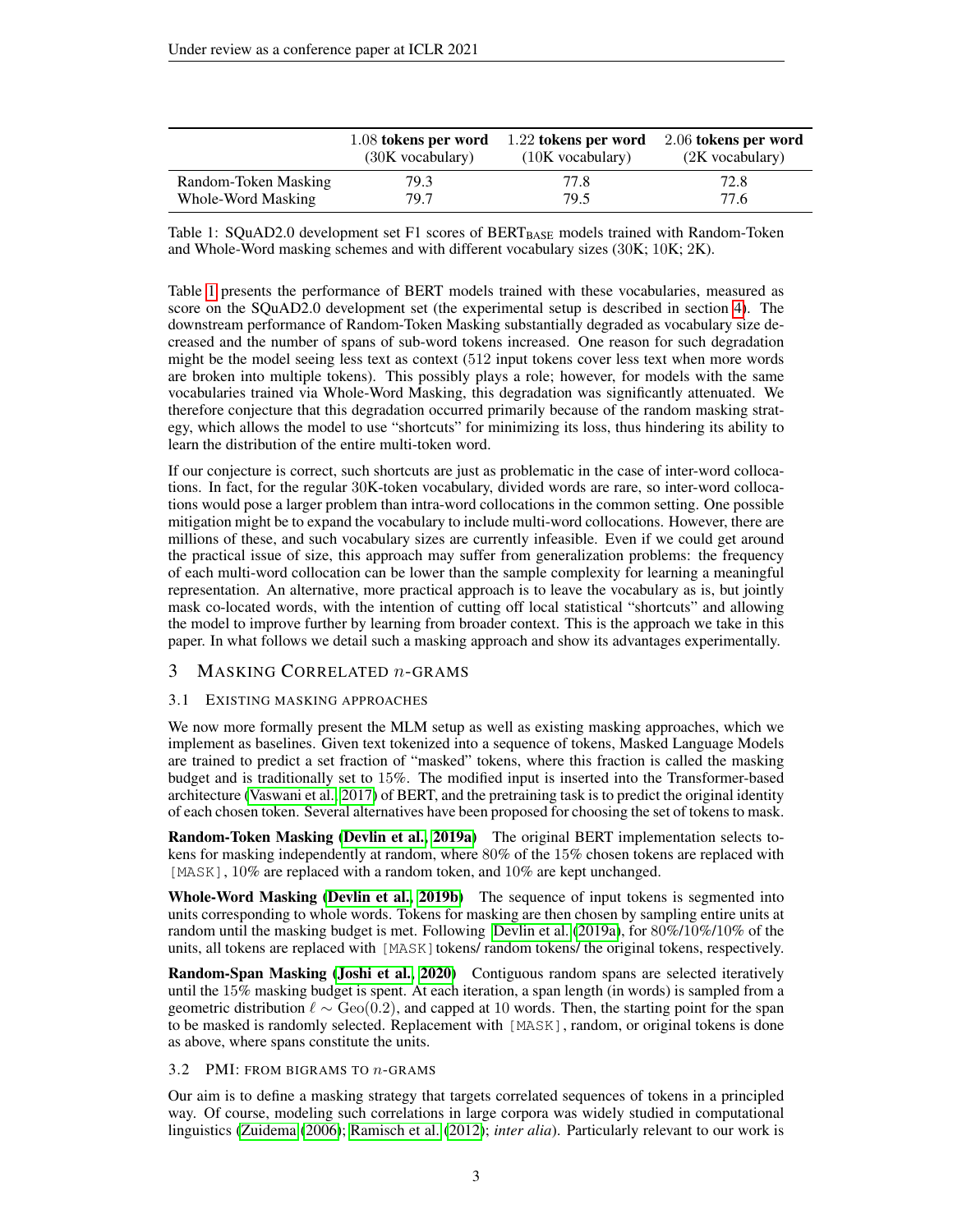the notion of Pointwise Mutual Information [\(Fano, 1961\)](#page-8-5), which quantifies how often two events occur, compared with what we would expect if they were independent. Define the probability of any  $n$ -gram as the number of its occurrences in the corpus divided by the number of all the  $n$ -grams in the corpus. PMI leverages these probabilities to give a natural measure of collocation of bigrams: how surprising the bigram  $w_1w_2$  is, given the unigram probabilities of  $w_1$  and  $w_2$ . Formally, given two tokens  $w_1$  and  $w_2$ , the PMI of the bigram " $w_1w_2$ " is

<span id="page-3-0"></span>
$$
PMI(w_1w_2) = \log \frac{p(w_1w_2)}{p(w_1)p(w_2)}.
$$
\n(1)

Importantly, PMI is qualitatively different from pure frequency: a relatively frequent bigram may not have a very high PMI score, and vice versa. For example, the bigram "*book is*" appears 34772 times in the WIKIPEDIA+BOOKCORPUS dataset but is ranked around position 760K in the PMI ranking for bi-grams over this corpus, while the bigram "*boolean algebra*" appears 849 times in the corpus but is ranked around position 16K in the PMI ranking.

What about contiguous spans of more than two tokens? For a given  $n$ -gram, we would again like to measure how strongly its components indicate one another. We thus require a measure that captures correlations among more than two variables. A standard and direct extension of the PMI measure to more than two variables, referred to as 'specific correlation' in [Van de Cruys](#page-9-4) [\(2011\)](#page-9-4), and as 'Naive- $PMI_n'$  in this paper, is based on the ratio between the *n*-gram's probability and the probabilities of its component unigrams:

<span id="page-3-2"></span>
$$
\text{Naive-PMI}_n(w_1 \dots w_n) = \log \frac{p(w_1 \dots w_n)}{\prod_{j=1}^n p(w_j)}\tag{2}
$$

As in the bivariate case, this measure compares the actual empirical probability of the  $n$ -gram in the corpus with the probability it would have if its components occurred independently. However, the above definition suffers from an inherent flaw: an n-gram's Naive-PMI<sub>n</sub> will be high if it contains a segment with high PMI, even if that segment is not particularly correlated with the rest of the n-gram. Consider for example the case of trigrams:

$$
\text{Naive-PMI}_3(w_1w_2w_3) = \log\{\frac{p(w_1w_2w_3)}{p(w_1)p(w_2)p(w_3)} \cdot \frac{p(w_1w_2)}{p(w_1w_2)}\} = \text{PMI}(w_1w_2) + \log \frac{p(w_1w_2w_3)}{p(w_1w_2)p(w_3)}
$$

Where PMI $(w_1w_2)$  is defined in eq. [1.](#page-3-0) When PMI $(w_1w_2)$  is high, the Naive-PMI<sub>3</sub> measure of the trigram " $w_1w_2w_3$ " will start at this high baseline. The added term of  $\log \frac{p(w_1w_2w_3)}{p(w_1w_2)p(w_3)}$  quantifies the actual added information of "w<sub>3</sub>" to this correlated bigram, *i.e.*, it quantifies how far  $p(w_1w_2w_3)$  is from being separable w.r.t. the segmentation into " $w_1w_2$ " and " $w_3$ ". For example, since the PMI of the bigram "*Kuala Lumpur*" is very high, the Naive-PMI<sup>n</sup> of the trigram "*Kuala Lumpur is*" is misleadingly high, placing it at position 43K out of all trigrams in the WIKIPEDIA+BOOKCORPUS dataset. It is in fact placed much higher than obvious collocations such as the trigram "*editor in chief* ", which is ranked at position 210K out of all trigrams.

In order to favor *n*-grams that cannot be easily subdivided into shorter unrelated spans, we propose a measure of distance from separability with respect to all of an  $n$ -gram's possible segmentations rather than with respect only to the segmentation into single tokens:

<span id="page-3-1"></span>
$$
PMI_n(w_1 \dots w_n) = \min_{\sigma \in \text{seg}(w_1 \dots w_n)} \log \frac{p(w_1 \dots w_n)}{\prod_{s \in \sigma} p(s)} \tag{3}
$$

Here,  $\text{seg}(w_1 \ldots w_n)$  is the set of all contiguous segmentations of the n-gram " $w_1 \ldots w_n$ " (excluding the identity segmentation), where any segmentation  $\sigma \in \text{seg}(w_1 \dots w_n)$  is composed of sub-spans which together give " $w_1 \ldots w_n$ ". Intuitively, this measure effectively discards the contribution of high PMI segments; the minimum in Eq. [3](#page-3-1) implies that an  $n$ -gram's collocation score is given by its weakest link, *i.e.*, by the segmentation that is closest to separability. When ranked by the above PMI<sub>n</sub> measure, the trigram "*Kuala Lumpur is*" is demoted to position 1.6M, since the segmentation into "Kuala Lumpur" and "is" yields unrelated segments, while the trigram "editor in chief" is upgraded to position 33K since its segmentations yield correlated components. As we will see, this definition is not only conceptually cleaner, but also leads to improved performance.

#### 3.2.1 PMI-MASKING

We implement our strategy of treating highly collocating  $n$ -grams as units for masking by assembling a list of n-grams as a *masking vocabulary* in parallel to the 30K-token vocabulary. Specifically,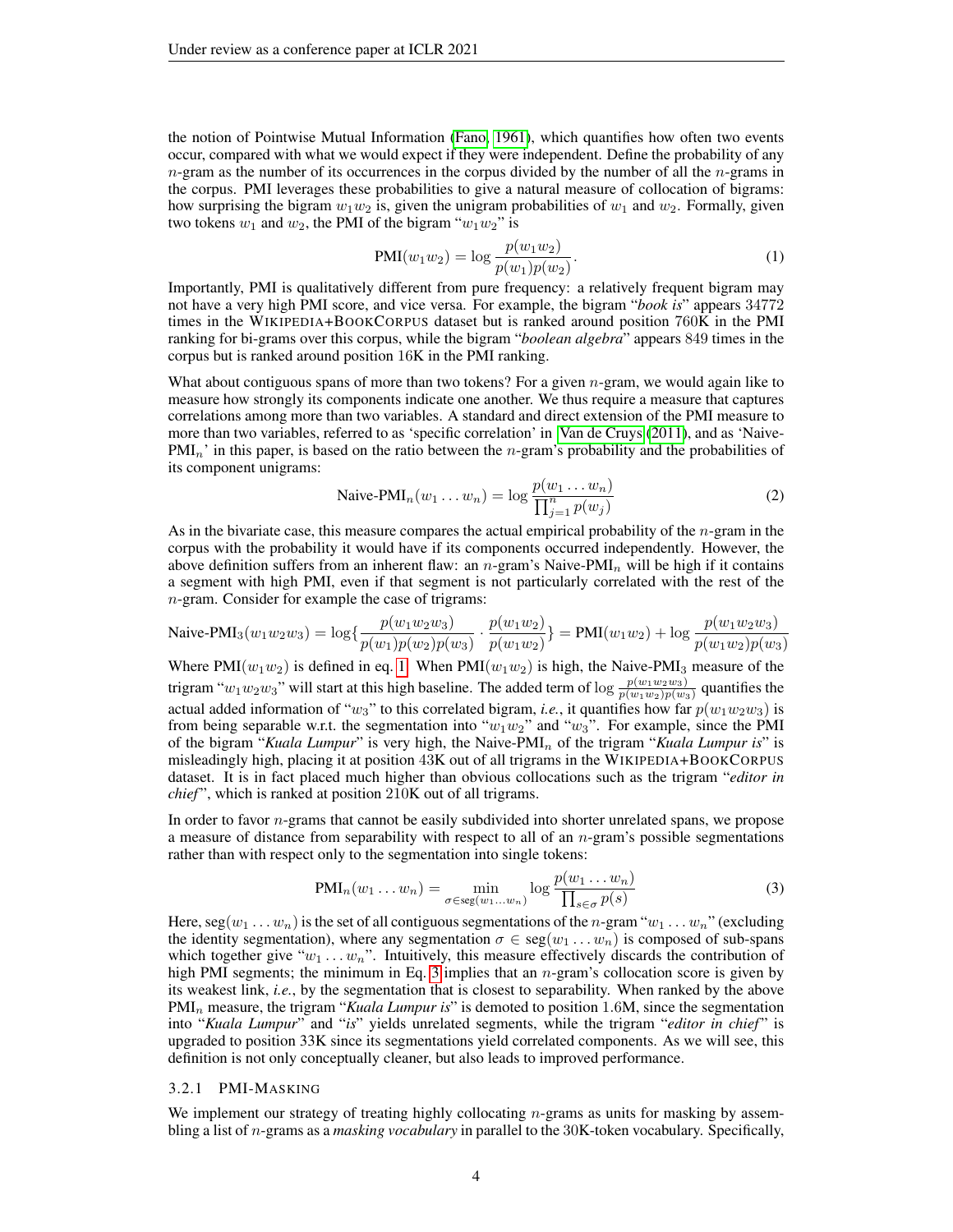we make use of the entire pretraining corpus for compiling a list of collocations. We consider word  $n$ -grams of lengths 2–5 having over 10 occurrences in the corpus, and include the highest ranking collocations over the corpus, as measured via our proposed  $PMI_n$  measure (Eq. [3\)](#page-3-1). Noticing that the PMI<sub>n</sub> measure is sensitive to the length of the *n*-gram, we assemble per-length rankings for each  $n \in \{2, 3, 4, 5\}$ , and integrate these rankings to compose the masking vocabulary. After conducting a preliminary evaluation of how an  $n$ -gram's quality as a collocation degrades with its  $PMI_n$  rank (detailed in the appendix), we chose the masking vocabulary size to be 800K, for which approximately half of pretraining corpus tokens were identified as part of some correlated n-gram.

After composing the masking vocabulary, we treat its entries as units to be masked together. All input tokens not identified with entries from the masking vocabulary are treated independently as units for masking according to the Whole-Word Masking scheme. If one masking vocabulary entry contains another entry in a given input, we treat the larger one as the unit for masking, *e.g.*, if the masking vocabulary contains the *n*-grams "the united states", "air force", and "the united states air force", the latter will be one unit for masking when it appears. In the case of overlapping entries, we choose one at random as a unit for masking and treat the remaining tokens as independent units, *e.g.*, if the input text contains "by the way out" and the masking vocabulary contains the n-grams "by the way" and "the way out", we can choose either "by the way" and "out" or "by" and "the way out" as units for masking.

After we segment the sequence of input tokens into units for masking, we then choose tokens for masking by sampling units uniformly at random until 15% of the tokens (the standard tokens of the 30K-token vocabulary) in the input are selected. As in the prior methods, replacement with [MASK](80%), random (10%), or original (10%) tokens is done at the unit level.

# <span id="page-4-0"></span>4 EXPERIMENTAL SETUP

To evaluate the impact of PMI-Masking, we trained Base-sized BERT models [\(Devlin et al., 2019a\)](#page-8-0) with each of the masking schemes presented in Section 3. Rather than relying on existing implementations for baseline masking schemes, which vary in training specifics, we reimplemented each scheme within the same framework used to train our PMI-Masked models. For control, we trained within the same framework models with Naive-PMI-Masking and Frequency-Masking, following the procedure described above for PMI-Masking, but ranking by the Naive-PMI<sub>n</sub> measure (Eq. [2\)](#page-3-2) and by pure-frequency, respectively. In Section [5,](#page-5-0) we compare our PMI-Masking to all internallytrained masking schemes (Table [2\)](#page-6-0) as well as with externally released models (Table [3\)](#page-7-0).

## 4.1 PRETRAINING

We trained uncased models with a 30K-sized vocabulary that we constructed over WIKIPEDIA +BOOKCORPUS via the WordPiece Tokenizer used in BERT. We omitted the Next Sentence Prediction task, as it was shown to be superfluous [\(Joshi et al., 2020\)](#page-8-2), and trained only on the Masked Language Model task during pretraining. We trained with a sequence length of 512 tokens, batch size of 256, and a varying number of steps detailed in Section [5.](#page-5-0) For pretraining, after a warmup of 10, 000 steps we used a linear learning rate decay, therefore models that ran for a different overall amount of steps are not precisely comparable after a given amount of steps. We set remaining parameters to values similar to those used in the original BERT pretraining, detailed in the appendix.

We performed the baseline pretraining over the original corpus used to train BERT: the 16GB WIKIPEDIA+BOOKCORPUS dataset. We show that PMI-Masking achieved even larger performance gains relative to the baselines when training over more data, by adding the 38GB OPEN-WEBTEXT [\(Gokaslan & Cohen, 2019\)](#page-8-6) dataset, an open-source recreation of the WebText corpus described in [Radford et al.](#page-8-7) [\(2019\)](#page-8-7). As described in section [3,](#page-2-1) we compose our  $\text{PMI}_n$ -based masking vocabulary according to the pretraining corpus in use.

## 4.2 EVALUATION

We evaluate our pretrained models on two question answering benchmarks: the Stanford Question Answering Dataset (SQuAD) and the ReAding Comprehension from Examinations (RACE), as well as on the General Language Understanding Evaluation (GLUE) benchmark. Additionally, we report the Single-Token perplexity of our pretrained models.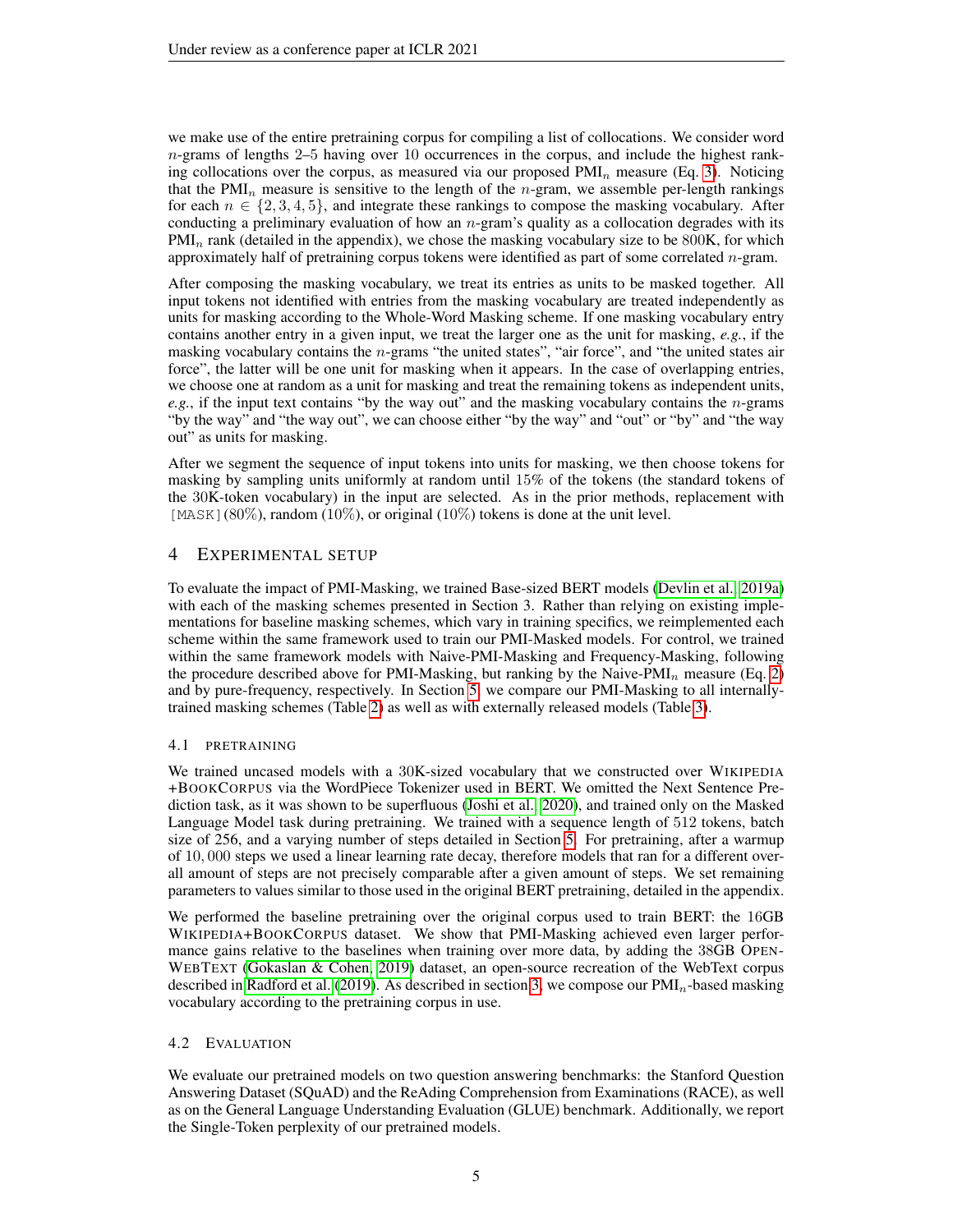- SQuAD has served as a major question answering benchmark for pretrained models. It provides a paragraph of context and a question, and the task is to answer the question by extracting the relevant span from the context. We focus on the latest more challenging variant, SQuAD2.0 [\(Ra](#page-8-8)[jpurkar et al., 2018\)](#page-8-8), in which some questions are not answered in the provided context, and the task includes identifying such cases.
- RACE is a large-scale reading comprehension dataset collected from English examinations in China, designed for middle and high school students. Each passage is associated with multiple questions; for each, the task is to select one correct answer from four options. RACE has significantly longer context than other popular reading comprehension datasets and the proportion of questions that requires reasoning is very large.
- GLUE is a collection of 9 datasets for evaluating natural language understanding systems [\(Wang](#page-9-5) [et al., 2018\)](#page-9-5). Tasks are framed as either single-sentence classification or sentence-pair classification tasks. For full details, please see the appendix.
- Single-Token perplexity We evaluate an MLM's ability to predict single-tokens by measuring perplexity over a held out test set of 110K tokens from OPENWEBTEXT. For each test example, a single token for prediction is masked and the remainder of the input tokens are unmasked.

In Tables [2](#page-6-0) and [3,](#page-7-0) for every downstream task we swept 8 different hyperparameter configurations (batch sizes ∈ {16,32} and learning rates ∈ {1, 2, 3, 5} · 10<sup>-5</sup>). We report the best median development set score over five random initializations per hyper-parameter. When applicable, the model with this score was evaluated on the test set. The development set score of each configuration was attained by fine-tuning the model over 4 epochs (SQuAD2.0 and RACE) or 3 epochs (all GLUE tasks except RTE and STS – 10 epochs) and performing early stopping based on each task's evaluation metric on the development set. In the preliminary experiments of Table [1,](#page-2-0) and in Figures [1](#page-1-0) and [2](#page-6-1) for which we evaluate many pretraining checkpoints per model, we report the score for only one random initialization, with batch size 32 and learning rate  $3 \cdot 10^{-5}$ .

# <span id="page-5-0"></span>5 EXPERIMENTAL RESULTS

We evaluated the different masking strategies in two key ways. First, we measured their effect on downstream performance throughout pretraining to assess how efficiently they used the pretraining phase. Second, we more exhaustively evaluated downstream performance of different approaches at the end of pretraining. We examine how the advantage of PMI-Masking is affected by the size of the pretraining corpus and by amount of examples seen during pretraining (batch size  $\times$  training steps).

#### 5.1 EVALUATING DOWNSTREAM PERFORMANCE THROUGHOUT PRETRAINING

By examining the model's downstream performance after each 200K steps of pretraining, we demonstrate that PMI-Masking speeds up MLM training. Figure [1](#page-1-0) investigates the standard BERT setting of pretraining on the Wikipedia+BookCorpus dataset for 1M training steps with batch size 256. It shows that the PMI-Masking method clearly outperformed a variety of prior approaches, as well as the baseline pure frequency based masking, on the SQuAD2.0 development set for all examined checkpoints (these patterns are consistent on RACE, see detailed scores in the appendix). PMI-Masking achieved the score of Random-Span Masking, the best of the existing approaches, after roughly half as many steps of pretraining.

We ran a second experiment that increased the number of steps from 1M to 2.4M, while maintaining the batch size and the pretraining corpus; this was the setting used by [Joshi et al.](#page-8-2) [\(2020\)](#page-8-2) when proposing Random-Span Masking. We observed that while PMI-masking learned much more quickly, it eventually reached a plateau, and Random-Span Masking caught up after enough training steps. Figure [2 \(left\)](#page-6-1) details these results.

Finally, we increased the amount of training data by adding the OPENWEBTEXT corpus ( $\sim 3.5 \times$ more data). Figure [2 \(right\)](#page-6-1) demonstrates that the plateau we previously observed in PMI-Masking's performance was due to limited training data. When training for 2.4M training steps on the Wikipedia+BookCorpus+OpenWebText dataset, PMI-masking reached the same score that Random-Span Masking did at the end of training after roughly half of the pretraining, and continued to improve. Thus, PMI-Masking definitively outperformed Random-Span masking in a scenario where data was not a bottleneck, as is ideally the case in MLM pretraining [\(Raffel et al., 2019\)](#page-8-3).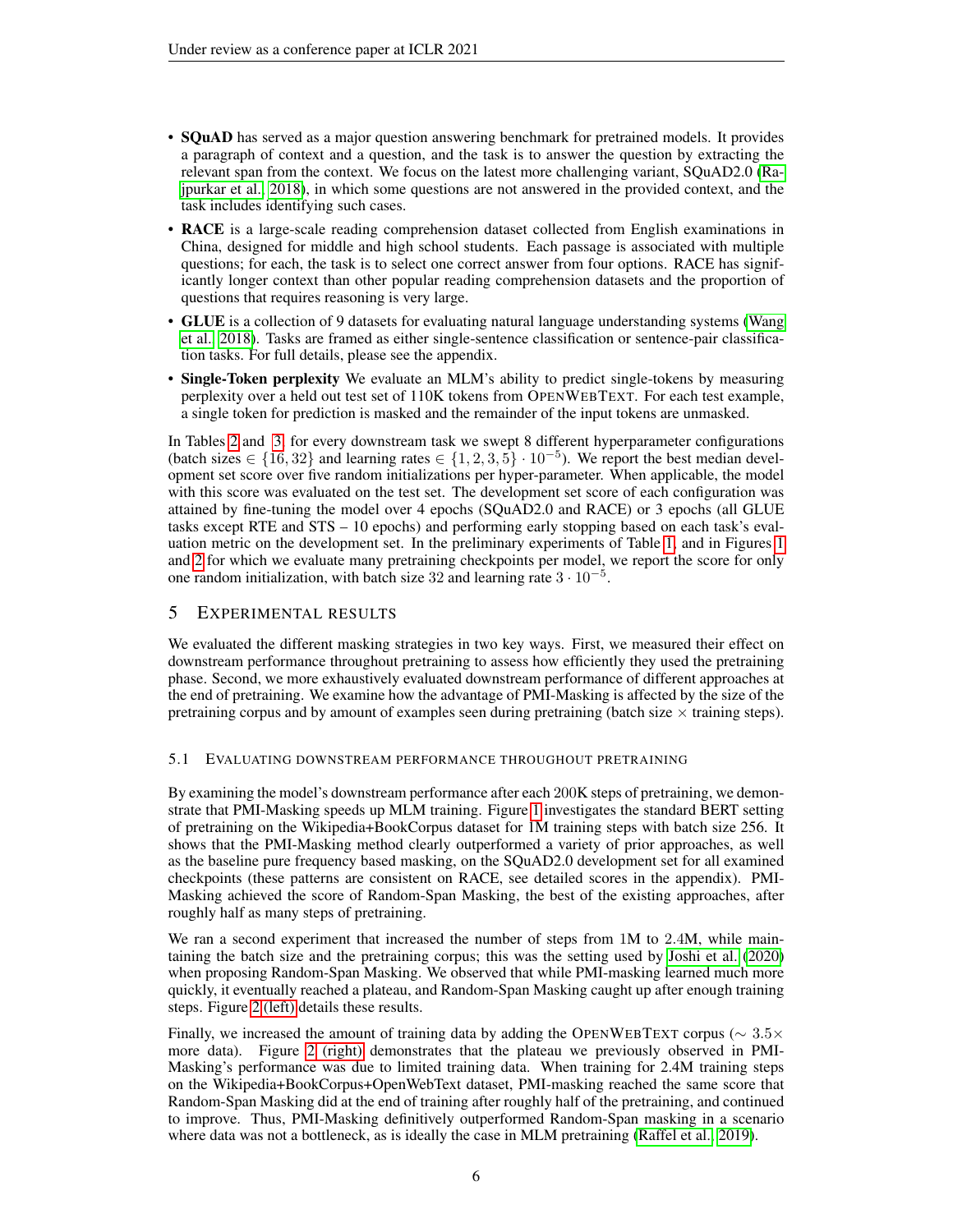<span id="page-6-1"></span>

Figure 2: Scores on SQuAD2.0 development set of  $BERT_{BASE}$  models trained for 2.4M steps, as done by [Joshi et al.](#page-8-2) [\(2020\)](#page-8-2) when proposing Random-Span Masking. Left: PMI-Masking efficiently elicits information from limited data. Right: More data, PMI-Masking continues to improve. See numerical scores in the appendix, along with the same trends on the RACE benchmark.

<span id="page-6-0"></span>

| <b>BERT</b> Base with                                         |           | SOuAD2.0  | <b>RACE</b> | <b>GLUE</b> |  |  |  |
|---------------------------------------------------------------|-----------|-----------|-------------|-------------|--|--|--|
| different maskings                                            | EM        | F1        | Acc.        | Avg         |  |  |  |
| 1M training steps on WIKIPEDIA+BOOKCORPUS(16G):               |           |           |             |             |  |  |  |
| Random-Token Masking                                          | $76.4/-$  | $79.6/-$  | 67.8/66.2   | $83.1/-$    |  |  |  |
| Random-Span Masking                                           | $77.1/-$  | $80.3/-$  | 68.6/66.9   | $83/-$      |  |  |  |
| Naive-PMI-Masking                                             | $78.2/-$  | $81.3/-$  | 69.7/67.8   | $84.1/-$    |  |  |  |
| PMI-Masking                                                   | $78.5/-$  | $81.4/-$  | 70.1/68.4   | $84.1/-$    |  |  |  |
| 2.4M training steps on WIKIPEDIA+BOOKCORPUS(16G)              |           |           |             |             |  |  |  |
| Random-Span Masking                                           | 79.7/80.0 | 82.7/82.8 | 71.9/69.5   | 84.8/79.7   |  |  |  |
| Naive-PMI-Masking                                             | 80.3/80.2 | 83.2/83.2 | 71.7/69.8   | 84.5/80.0   |  |  |  |
| PMI-Masking                                                   | 80.2/80.9 | 83.3/83.6 | 72.3/70.9   | 84.7/80.3   |  |  |  |
| 2.4M training steps on WIKIPEDIA+BOOKCORPUS+OPENWEBTEXT(54G): |           |           |             |             |  |  |  |
| Random-Span Masking                                           | 80.1/80.4 | 83.2/83.3 | 74.0/72.2   | 85.1/80.1   |  |  |  |
| Naive-PMI-Masking                                             | 80.4/80.0 | 83.3/83.0 | 73.9/71.4   | 85.6/80.3   |  |  |  |
| PMI-Masking                                                   | 80.9/82.0 | 83.9/84.9 | 74.8/73.2   | 86.0/80.8   |  |  |  |

Table 2: Dev/Test performance on the SQuAD, RACE, and GLUE benchmarks of BERT Base sized models pretrained and evaluated according to section [4.](#page-4-0) We report EM (exact match) and F1 scores for SQuAD2 and accuracy for RACE. For GLUE we report the average scores on the development set and the official leaderboard scores on the test set (see the per-task scores in the appendix).

#### 5.2 EVALUATING DOWNSTREAM PERFORMANCE AFTER PRETRAINING

Table [2](#page-6-0) shows that after pretraining was complete, PMI-Masking outperformed prior masking approaches in downstream performance on the SQuAD2.0, RACE, and GLUE benchmarks. In agreement with Figure [2,](#page-6-1) for longer pretraining (2.4M training steps) the absolute advantage of PMI-Masking is boosted across all tasks when pretraining over a larger corpus (adding OPENWEBTEXT). The table also shows that Naive-PMI Masking, based on the straightforward extension in eq. [2](#page-3-2) to the standard bivariate PMI, significantly falls behind our more nuanced definition in eq. [3,](#page-3-1) and is often on par with Random-Span Masking.

We also compared our PMI-Masking Base-sized models to published Base-sized models (Table [3\)](#page-7-0), and again saw PMI-Masking increase both pretraining efficiency and end-of-training downstream performance. [Zhang & Li](#page-9-6) [\(2020\)](#page-9-6) trained their 'AMBERT' model over a vocabulary of n-grams in parallel to the regular word/subword level vocabulary, performing the hard task of n-gram prediction in parallel to the easy Random-Token level prediction task during pretraining. This approach yielded a model with 75% more parameters than the common Base size of our PMI-Masking model. By using the PMI-masking scheme on a regular BERT architecture and vocabulary, we attained a significantly higher score on the RACE benchmark, despite training over a corpus  $3\times$  smaller and showing the model  $2\times$  fewer examples during pretraining.

[Joshi et al.](#page-8-2) [\(2020\)](#page-8-2) and [Liu et al.](#page-8-1) [\(2019\)](#page-8-1) only reported scores for SpanBERT and RoBERTa (respectively) for Large-sized models in their original papers, but did release weights for Base-sized models. We fine-tuned these models on the RACE development set via the same fine-tuning procedure we employed for our PMI-Masking models (described in Section [4\)](#page-4-0), and evaluated the best performing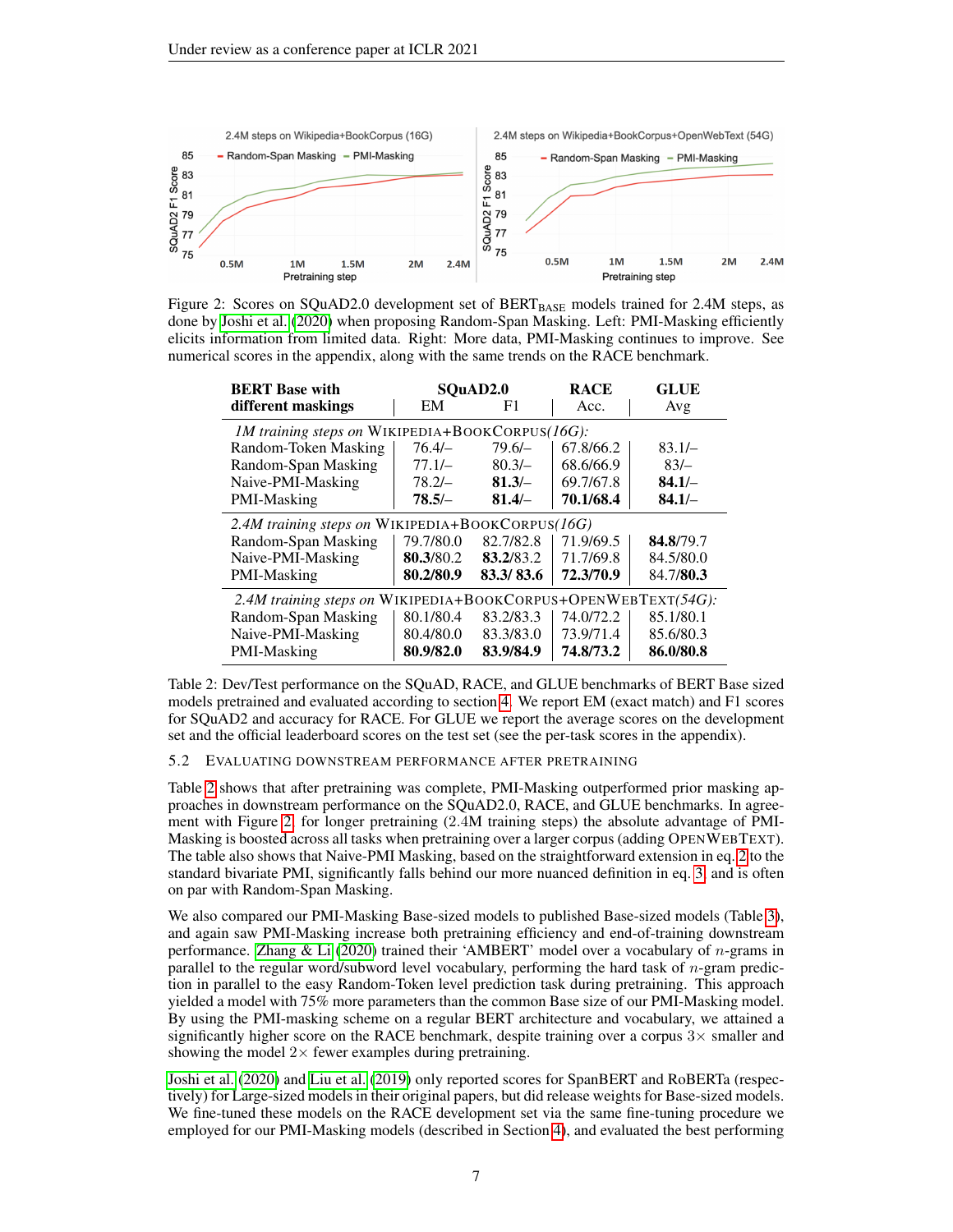<span id="page-7-0"></span>

| <b>PMI vs Prior BASE MLMs</b>                                                                                                            | Corpus size | <b>Batch</b> $\times$ Steps<br>$=$ Examples              | <b>RACE</b><br>dev/test                      |
|------------------------------------------------------------------------------------------------------------------------------------------|-------------|----------------------------------------------------------|----------------------------------------------|
| PMI vs n-grams in vocabulary<br>AMBERT (Zhang & Li, 2020)<br>PMI-Masking                                                                 | 47G<br>16G  | $1024 \times 0.5M = 512G$<br>$256 \times 1M = 256M$      | $68.9^{\dagger}/66.8^{\dagger}$<br>70.1/68.4 |
| PMI vs Random-Span Masking<br>$SpanBERT_{BASE}$ (Joshi et al., 2020)<br>PMI-Masking                                                      | 16G<br>16G  | $256 \times 2.4M = 614.4M$<br>$256 \times 2.4M = 614.4M$ | 70.5/68.7<br>72.3/70.9                       |
| PMI vs Random-Token Masking with 3X more data and 6X more training examples<br>RoBERTa <sub>BASE</sub> (Liu et al., 2019)<br>PMI-Masking | 160G<br>54G | $8K \times 0.5M = 4G$<br>$256 \times 2.4M = 614.4M$      | 74.9/73<br>74.8/73.2                         |

Table 3: Comparing the RACE scores of our PMI-Masked models with comparable published Basesized models. The scores of prior MLMs were attained by finetuning released models in the same setup of the PMI-Masked models (Section [4\)](#page-4-0), except for those marked in '†', reported in [Zhang & Li](#page-9-6) [\(2020\)](#page-9-6). The number of examples reflects the amounts of text examined during training, as all prior models train over the same sequence length as our PMI-Masked models, namely 512. AMBERT was trained over WIKIPEDIA+OPENWEBTEXT (47G), SpanBERT over WIKIPEDIA+BOOKCORPUS (16G), and RoBERTa over WIKIPEDIA+BOOKCORPUS+OPENWEBTEXT+STORIES+CCNEWS  $(160G – see details in Liu et al. (2019)).$  $(160G – see details in Liu et al. (2019)).$  $(160G – see details in Liu et al. (2019)).$  $(160G – see details in Liu et al. (2019)).$  $(160G – see details in Liu et al. (2019)).$ 

model on the publicly available RACE test set. A PMI-Masking Base-sized model scored more than 2 points higher than the SpanBERT<sub>BASE</sub> trained by Random-Span Masking over the same pretraining corpus when shown the same number of examples. Remarkably, a PMI-Masking Base-sized model scored slightly higher than RoBERTa<sub>BASE</sub> trained by Random-Token Masking, even though RoBERTa was given access to a pretraining corpus  $3 \times$  larger and shown  $6 \times$  more training examples.

Lastly, we note that the measure of Single-Token perplexity is not indicative of downstream performance, when reported for models trained with different masking schemes. Comparing the adjacent table with the downstream evaluation of the same models in Table [2,](#page-6-0) it is clear that the ability to predict single tokens from context is not correlated with performance. This reinforces our observation that by minimizing their training objective, standard MLMs, which mask tokens randomly, train to excel on relatively many easy tasks that do not reflect the knowledge required for downstream understanding.

| <b>Single-Token Perplexity</b> |       |  |  |  |  |  |
|--------------------------------|-------|--|--|--|--|--|
| Random-Token Masking           | 2.96  |  |  |  |  |  |
| Random-Span Masking            | 4.30  |  |  |  |  |  |
| Naive-PMI-Masking              | 7.35  |  |  |  |  |  |
| PMI-Masking                    | 21.85 |  |  |  |  |  |

Table 4: The Single-Token perplexity of MLMs trained for 1M steps over WIKI+BOOKCORPUS.

## 6 CONCLUSION

Bidirectional language models hold the potential to unlock greater signal from the training data than unidirectional models (such as GPT). BERT-based MLMs are historically the first (and still the most prominent) implementation of inherently bidirectional language models, but they come at a price. A hint of this price is the fact that Single-Token perplexity, which captures the ability to predict single tokens and which has a natural probabilistic interpretation in the autoregressive unidirectional case, ceases to correlate with downstream performance across different MLMs (see Table 4). This means that the original MLM task, which is focused on single token prediction, should be reconsidered. This has been the focus of this paper, which points to the inefficiency of random-token masking, and offers PMI-masking as an alternative with several advantages: (i) It is a principled approach, based on a nuanced extension of binary PMI to the n-ary case. (ii) It leads to better downstream performance, for example it surpasses RoBERTa on the challenging reading comprehension RACE test with  $6\times$  less training over a 3 $\times$  smaller corpus, and it dominates the more naive, heuristic approach of random span masking at any point during pretraining, matches its end-of-training performance halfway during its own pretraining, and at the end of training improves on it by 1-2 points across a variety of downstream tasks. Perhaps due to their conceptual simplicity, unidirectional models were the first to break the 100B parameter limit with the recent GPT3 [\(Brown](#page-8-9) [et al., 2020\)](#page-8-9). Bidirectional models will soon follow, and this paper can accelerate their development by offering a way to significantly lower their training costs while boosting performance.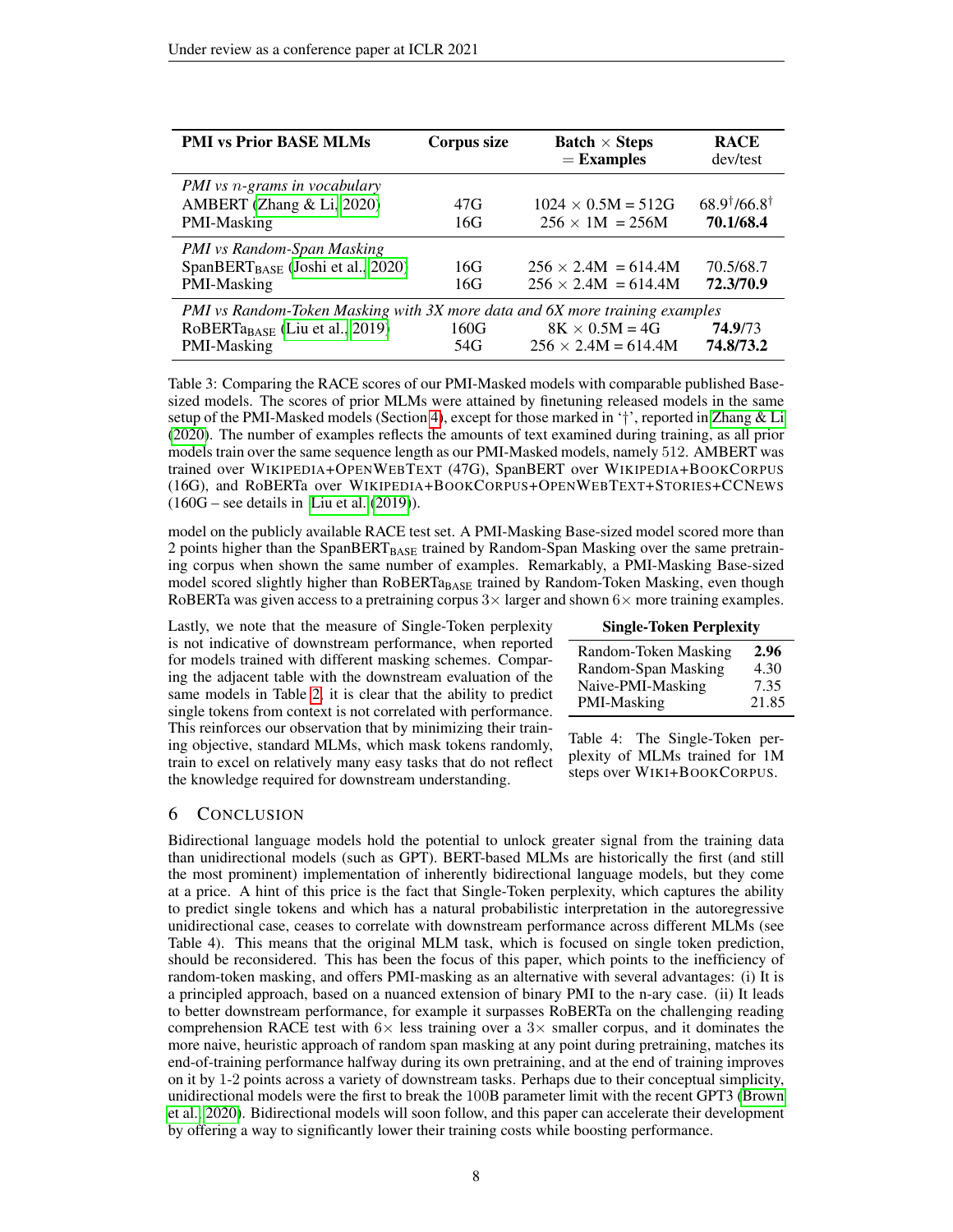#### **REFERENCES**

- <span id="page-8-14"></span>Roy Bar-Haim, Ido Dagan, Bill Dolan, Lisa Ferro, Danilo Giampiccolo, Bernardo Magnini, and Idan Szpektor. The second PASCAL recognising textual entailment challenge. In *Proceedings of the second PASCAL challenges workshop on recognising textual entailment*, pp. 6–4, 2006.
- <span id="page-8-9"></span>Tom B Brown, Benjamin Mann, Nick Ryder, Melanie Subbiah, Jared Kaplan, Prafulla Dhariwal, Arvind Neelakantan, Pranav Shyam, Girish Sastry, Amanda Askell, et al. Language models are few-shot learners. *arXiv preprint arXiv:2005.14165*, 2020.
- <span id="page-8-11"></span>Daniel Cer, Mona Diab, Eneko Agirre, Iñigo Lopez-Gazpio, and Lucia Specia. Semeval-2017 task 1: Semantic textual similarity multilingual and crosslingual focused evaluation. In *International Workshop on Semantic Evaluation (SemEval)*, pp. 1–14, Vancouver, Canada, 2017.
- <span id="page-8-13"></span>Ido Dagan, Oren Glickman, and Bernardo Magnini. The PASCAL recognising textual entailment challenge. In *Machine Learning Challenges Workshop*, pp. 177–190. Springer, 2005.
- <span id="page-8-0"></span>Jacob Devlin, Ming-Wei Chang, Kenton Lee, and Kristina Toutanova. BERT: Pre-training of deep bidirectional transformers for language understanding. In *North American Association for Computational Linguistics (NAACL)*, 2019a.
- <span id="page-8-4"></span>Jacob Devlin, Ming-Wei Chang, Kenton Lee, and Kristina Toutanova. Original bert github repository. *https://github.com/google-research/bert*, 2019b.
- <span id="page-8-10"></span>William B Dolan and Chris Brockett. Automatically constructing a corpus of sentential paraphrases. In *Proceedings of the International Workshop on Paraphrasing*, 2005.
- <span id="page-8-5"></span>R.M Fano. *Transmission of Information: A Statistical Theory of Communications*. Transmission of Information: A Statistical Theory of Communications. M.I.T. Press, 1961. ISBN 9780262060011. URL <https://books.google.co.il/books?id=VSYIAQAAIAAJ>.
- <span id="page-8-15"></span>Danilo Giampiccolo, Bernardo Magnini, Ido Dagan, and Bill Dolan. The third PASCAL recognizing textual entailment challenge. In *Proceedings of the ACL-PASCAL workshop on textual entailment and paraphrasing*, pp. 1–9, 2007.
- <span id="page-8-6"></span>Aaron Gokaslan and Vanya Cohen. Openwebtext corpus, 2019.
- <span id="page-8-2"></span>Mandar Joshi, Danqi Chen, Yinhan Liu, Daniel S Weld, Luke Zettlemoyer, and Omer Levy. Spanbert: Improving pre-training by representing and predicting spans. *Transactions of the Association for Computational Linguistics*, 8:64–77, 2020.
- <span id="page-8-16"></span>Hector J Levesque, Ernest Davis, and Leora Morgenstern. The Winograd schema challenge. In *AAAI Spring Symposium: Logical Formalizations of Commonsense Reasoning*, volume 46, pp. 47, 2011.
- <span id="page-8-1"></span>Yinhan Liu, Myle Ott, Naman Goyal, Jingfei Du, Mandar Joshi, Danqi Chen, Omer Levy, Mike Lewis, Luke Zettlemoyer, and Veselin Stoyanov. RoBERTa: A robustly optimized BERT pretraining approach. *arxiv preprint arXiv:1907.11692*, 2019.
- <span id="page-8-7"></span>Alec Radford, Jeffrey Wu, Rewon Child, David Luan, Dario Amodei, and Ilya Sutskever. Language models are unsupervised multitask learners. *arXiv preprint*, 2019.
- <span id="page-8-3"></span>Colin Raffel, Noam Shazeer, Adam Roberts, Katherine Lee, Sharan Narang, Michael Matena, Yanqi Zhou, Wei Li, and Peter J Liu. Exploring the limits of transfer learning with a unified text-to-text transformer. *arXiv preprint arXiv:1910.10683*, 2019.
- <span id="page-8-12"></span>Pranav Rajpurkar, Jian Zhang, Konstantin Lopyrev, and Percy Liang. SQuAD: 100,000+ questions for machine comprehension of text. In *Empirical Methods in Natural Language Processing (EMNLP)*, pp. 2383–2392, 2016.
- <span id="page-8-8"></span>Pranav Rajpurkar, Robin Jia, and Percy Liang. Know what you don't know: Unanswerable questions for squad. *arXiv preprint arXiv:1806.03822*, 2018.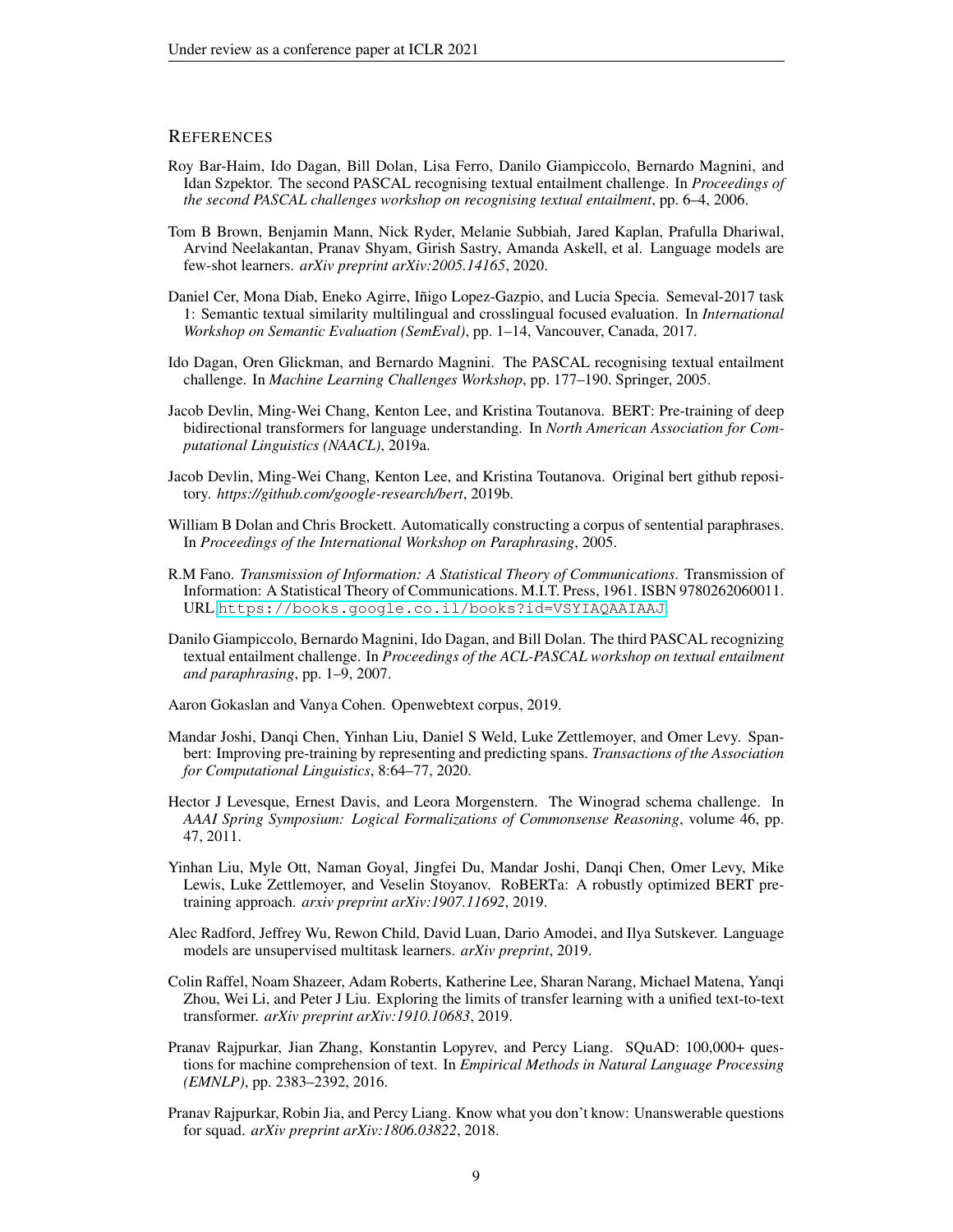- <span id="page-9-3"></span>Carlos Ramisch, Vitor De Araujo, and Aline Villavicencio. A broad evaluation of techniques for automatic acquisition of multiword expressions. In *Proceedings of ACL 2012 Student Research Workshop*, pp. 1–6, 2012.
- <span id="page-9-9"></span>Richard Socher, Alex Perelygin, Jean Wu, Jason Chuang, Christopher D Manning, Andrew Ng, and Christopher Potts. Recursive deep models for semantic compositionality over a sentiment treebank. In *Empirical Methods in Natural Language Processing (EMNLP)*, pp. 1631–1642, 2013.
- <span id="page-9-0"></span>Yu Stephanie Sun, Shuohuan Wang, Yukun Li, Shikun Feng, Xuyi Chen, Han Zhang, Xinlun Tian, Danxiang Zhu, Hao Tian, and Hua Wu. ERNIE: Enhanced representation through knowledge integration. *arXiv preprint arXiv:1904.09223*, 2019.
- <span id="page-9-4"></span>Tim Van de Cruys. Two multivariate generalizations of pointwise mutual information. In *Proceedings of the Workshop on Distributional Semantics and Compositionality*, pp. 16–20, 2011.
- <span id="page-9-1"></span>Ashish Vaswani, Noam Shazeer, Niki Parmar, Jakob Uszkoreit, Llion Jones, Aidan N Gomez, Łukasz Kaiser, and Illia Polosukhin. Attention is all you need. In *Advances in Neural Information Processing Systems (NIPS)*, 2017.
- <span id="page-9-5"></span>Alex Wang, Amanpreet Singh, Julian Michael, Felix Hill, Omer Levy, and Samuel R Bowman. Glue: A multi-task benchmark and analysis platform for natural language understanding. *arXiv preprint arXiv:1804.07461*, 2018.
- <span id="page-9-7"></span>Alex Wang, Amapreet Singh, Julian Michael, Felix Hill, Omer Levy, and Samuel R Bowman. Glue: A multi-task benchmark and analysis platform for natural language understanding. In *International Conference on Learning Representations (ICLR)*, 2019.
- <span id="page-9-8"></span>Alex Warstadt, Amanpreet Singh, and Samuel R. Bowman. Neural network acceptability judgments. *arXiv preprint arXiv:1805.12471*, 2018.
- <span id="page-9-10"></span>Adina Williams, Nikita Nangia, and Samuel Bowman. A broad-coverage challenge corpus for sentence understanding through inference. In *North American Association for Computational Linguistics (NAACL)*, pp. 1112–1122, 2018.
- <span id="page-9-6"></span>Xinsong Zhang and Hang Li. Ambert: A pre-trained language model with multi-grained tokenization. *arXiv preprint arXiv:2008.11869*, 2020.
- <span id="page-9-2"></span>Willem Zuidema. What are the productive units of natural language grammar? a dop approach to the automatic identification of constructions. In *Proceedings of the Tenth Conference on Computational Natural Language Learning (CoNLL-X)*, pp. 29–36, 2006.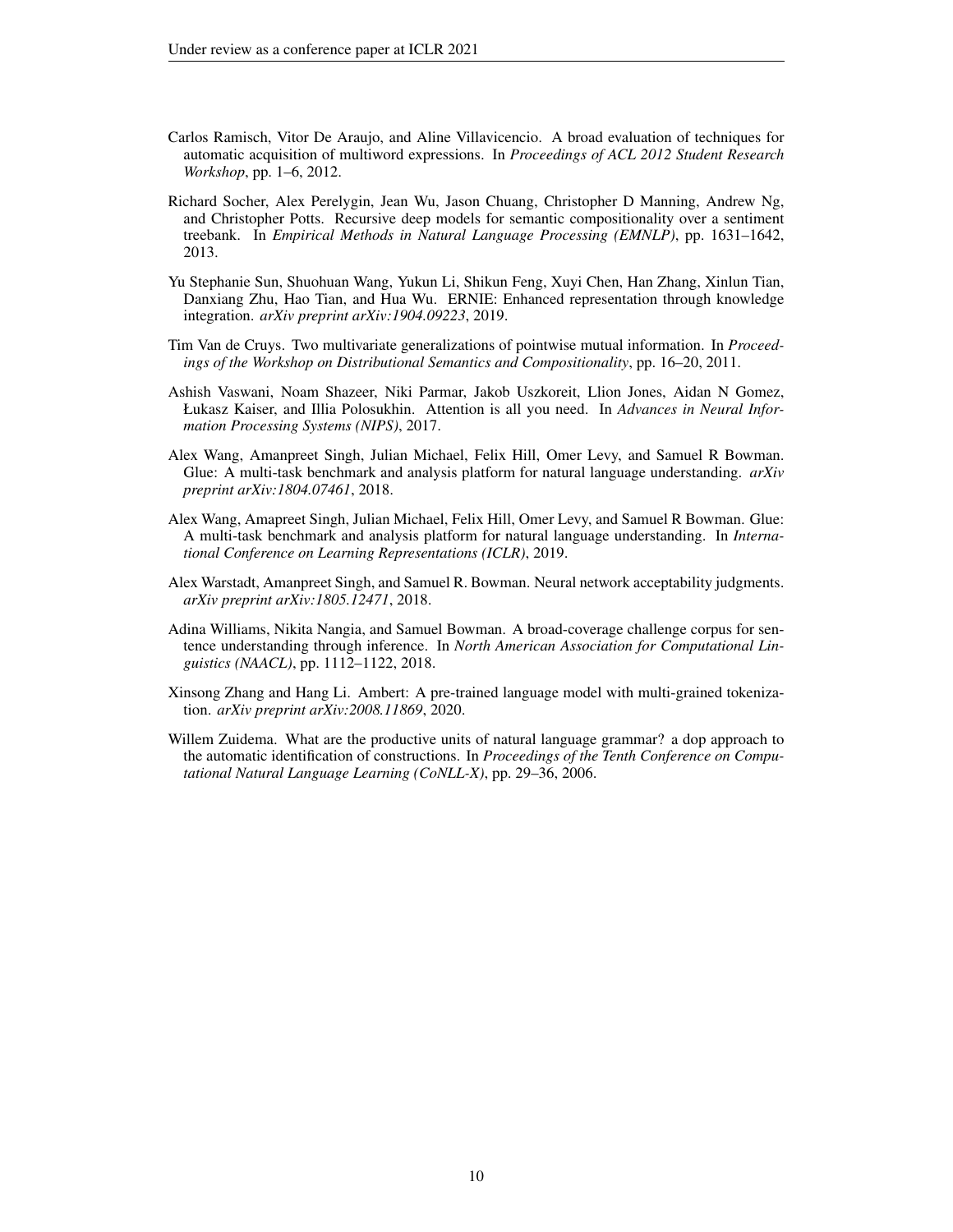<span id="page-10-0"></span>

Figure 3: Quality measures of top ranking  $PM_{n}$  n-grams lists increased in increments of 50K. The masking vocabulary size was chosen such that it includes as many n-grams labeled as *collocation* as possible, while not including too many n-grams labeled as *not a collocation*, in an internally constructed test set detailed below.  $r$  is the percent of all positively labeled examples from the test set that appear within the given list (recall),  $c$  is the percent of all negatively labeled examples from the test set that *do not* appear within the given list (complement-recall). We aim for a list size for which both r and c are high enough, and employ f as a measure for this, finally choosing a list size of 800K.

### A DETERMINING THE MASKING VOCABULARY SIZE

The PMI<sub>n</sub> measure, defined in eq. [3,](#page-3-1) provides an n-gram ranking function that is intended to rank an  $n$ -gram higher if its components are more indicative of one another. However, this measure alone is not enough for composing a masking vocabulary: we need to decide on its size  $M$  (the masking vocabulary will be composed of the top- $M$  ranked  $n$ -grams). One could advocate for an ablation study in which  $M$  is varied, and models are pretrained per  $M$  and evaluated. This can be done in future work, and perhaps an even stronger result can be shown for PMI-Masking with masking vocabulary size chosen by such optimization.

As a proxy, we determined the masking vocabulary size  $M$  via a small scale evaluation of an  $n$ gram's "collocation quality" as a function of its  $PMI_n$  rank. Specifically, we created an ad hoc test set composed of 1000 n-grams that we labeled either as *collocation* or *not a collocation* (available upon request). We did that by choosing at random 10 words with frequency above 10000 in WIKIPEDIA+BOOKCORPUS, and for each word sampled 25 n-grams per length  $n \in \{2, 3, 4, 5\}$ that contain it. Finally, we manually labeled each collected n-gram, where the textbook definition of collocation was given to the annotators (the annotator agreement was 80% over 100 shared examples).

Then, we increased a list size M in steps of 50K, adding n-grams from the top ranking  $PMI_n$ downwards. For each M-sized list we computed two different scores on the test set. The first is the recall of the positive examples in the list, denoted  $r$ : the percent of all positively labeled examples from the test set that appear within the given list. The second is the recall of the negative examples in the complement of the list, dubbed complement-recall, denoted c: the percent of all negatively labeled examples from the test set that *do not* appear within the given list. By these definitions, the recall r starts low and increases with list size and the complement-recall  $c$  follows an opposite trend, as can be seen in Figure [4.](#page-10-0) Our desired masking vocabulary size should yield a list with many n-grams labeled as *collocation* while containing little n-grams labeled *not a collocation*. we define  $f = \frac{2r \cdot c}{r+c}$  as a measure for optimization which balances the two requirements, and Figure [4](#page-10-0) shows that this measure is highest at sizes of around 700-800, so we set the masking vocabulary size to be 800K.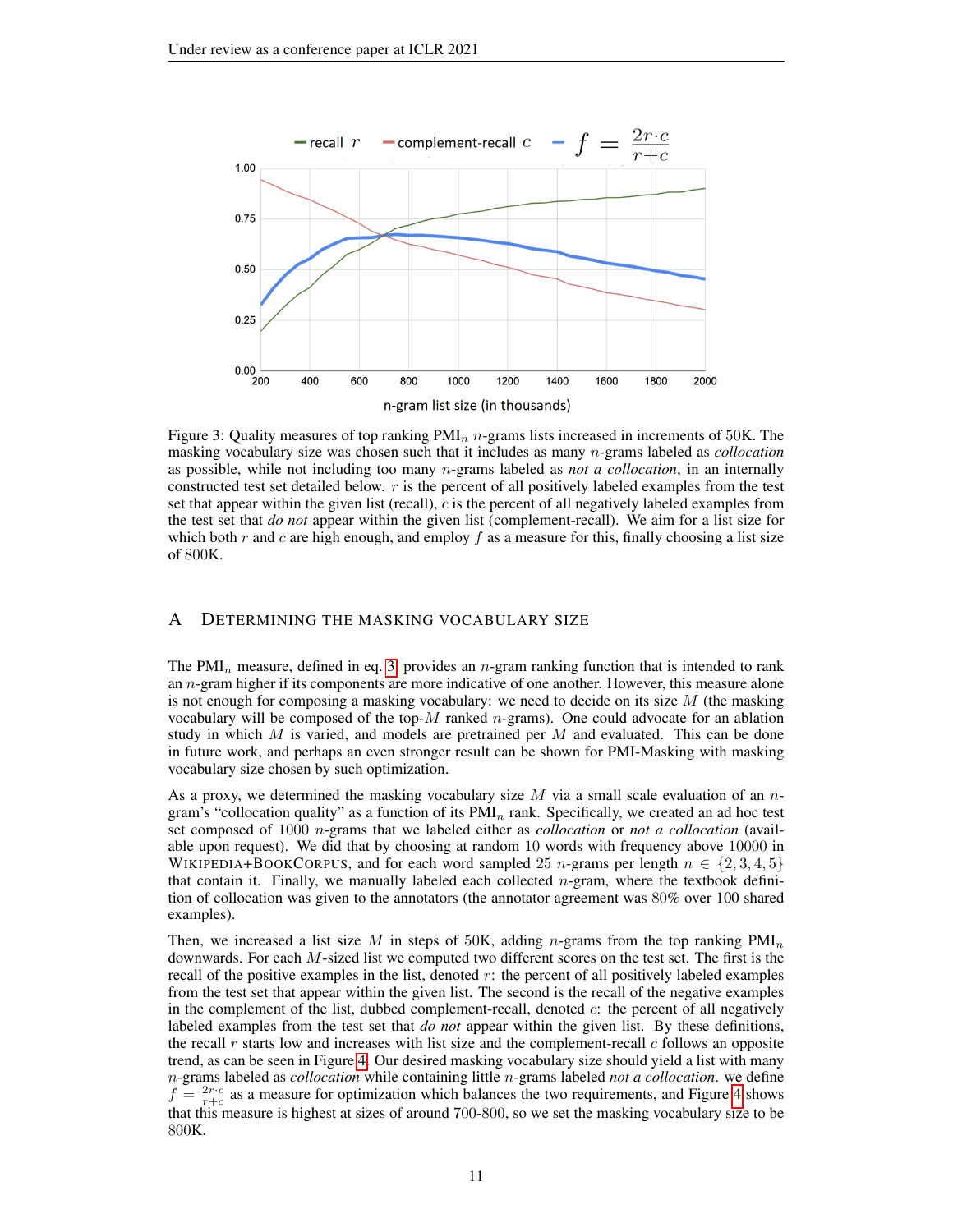# B PRETRAINING AND MODEL DETAILS

Table 5 shows the pretraining hyper-parameters we used, as well as the architecture specifics, both follow the standard implementation of BERT.

| Number of Layers           | 12     |
|----------------------------|--------|
| Hidden Size                | 768    |
| Sequence Length            | 512    |
| FFN Inner Hidden Size      | 3072   |
| <b>Attention Heads</b>     | 12     |
| <b>Attention Head Size</b> | 64     |
| Dropout                    | 0.1    |
| <b>Attention Dropout</b>   | 0.1    |
| Warmup Steps               | 10,000 |
| Peak Learning Rate         | $1e-4$ |
| <b>Batch Size</b>          | 256    |
| Weight Decay               | 0.01   |
| <b>Initializer Range</b>   | 0.02   |
| Learning Rate Decay        | Linear |
| Adam $\epsilon$            | $1e-6$ |
| Adam $\beta_1$             | 0.9    |
| Adam $\beta_2$             | 0.999  |
|                            |        |

Table 5: Hyper-parameters of the architecture and pretraining, complementing the description in Section [4](#page-4-0) .

## C EVALUATION OF DIFFERENT CHECKPOINTS DURING PRETRAINING

Tables 6 and 7 respectively present the development set scores on SQuAD2.0 and RACE, attained for models at different checkpoints during pretraining. The SQuAD2.0 scores are depicted in Figures [1](#page-1-0) and [2.](#page-6-1)

| pretraining checkpoint:                                 | <b>200</b> | 400  | 600  | 800  | 1000 | 1200 | 1600 | 2000 | 2400 |
|---------------------------------------------------------|------------|------|------|------|------|------|------|------|------|
| 1M training steps on WIKIPEDIA+BOOKCORPUS               |            |      |      |      |      |      |      |      |      |
| Random-Token Masking                                    | 74.4       | 76.7 | 77.9 | 78.9 | 79.3 |      |      |      |      |
| Whole-Word Masking                                      | 74.8       | 77.9 | 78.4 | 79.1 | 79.6 |      |      |      |      |
| Frequency-Masking                                       | 75.5       | 78   | 79.2 | 79.4 | 79.7 |      |      |      |      |
| Random-Span Masking                                     | 74.8       | 77.4 | 78.9 | 79.6 | 80.0 |      |      |      |      |
| PMI-Masking                                             | 77.0       | 78.8 | 80.3 | 81.1 | 81.3 |      |      |      |      |
| 2.4M training steps on WIKIPEDIA+BOOKCORPUS             |            |      |      |      |      |      |      |      |      |
| Random-Span Masking                                     | 75.8       | 78.4 | 79.8 | 80.4 | 80.9 | 81.8 | 82.2 | 82.9 | 83.1 |
| PMI-Masking                                             | 77.2       | 79.8 | 81.0 | 81.6 | 81.8 | 82.4 | 83.1 | 83.0 | 83.3 |
| 2.4M training steps on WIKIPEDIA+BOOKCORPUS+OPENWEBTEXT |            |      |      |      |      |      |      |      |      |
| Random-Span Masking                                     | 77.1       | 78.9 | 80.9 | 81.0 | 81.8 | 82.3 | 82.7 | 83.1 | 83.2 |
| PMI-Masking                                             | 78.4       | 80.7 | 82.1 | 82.4 | 82.9 | 83.3 | 83.8 | 84.0 | 84.3 |

Table 6: The F1 score on the SQuAD2.0 development set of models taken at various checkpoints along the pretraining of BERT Base sized models trained with different masking schemes. These scores are depicted in Figures [1](#page-1-0) and [2.](#page-6-1) For each model, finetuning on SQuAD was done for one random initialization of the task's head with batch size of 32 and learning rate of  $3 \cdot 10^{-5}$ , and the score was reported for the model attained after 4 epochs without early stopping.